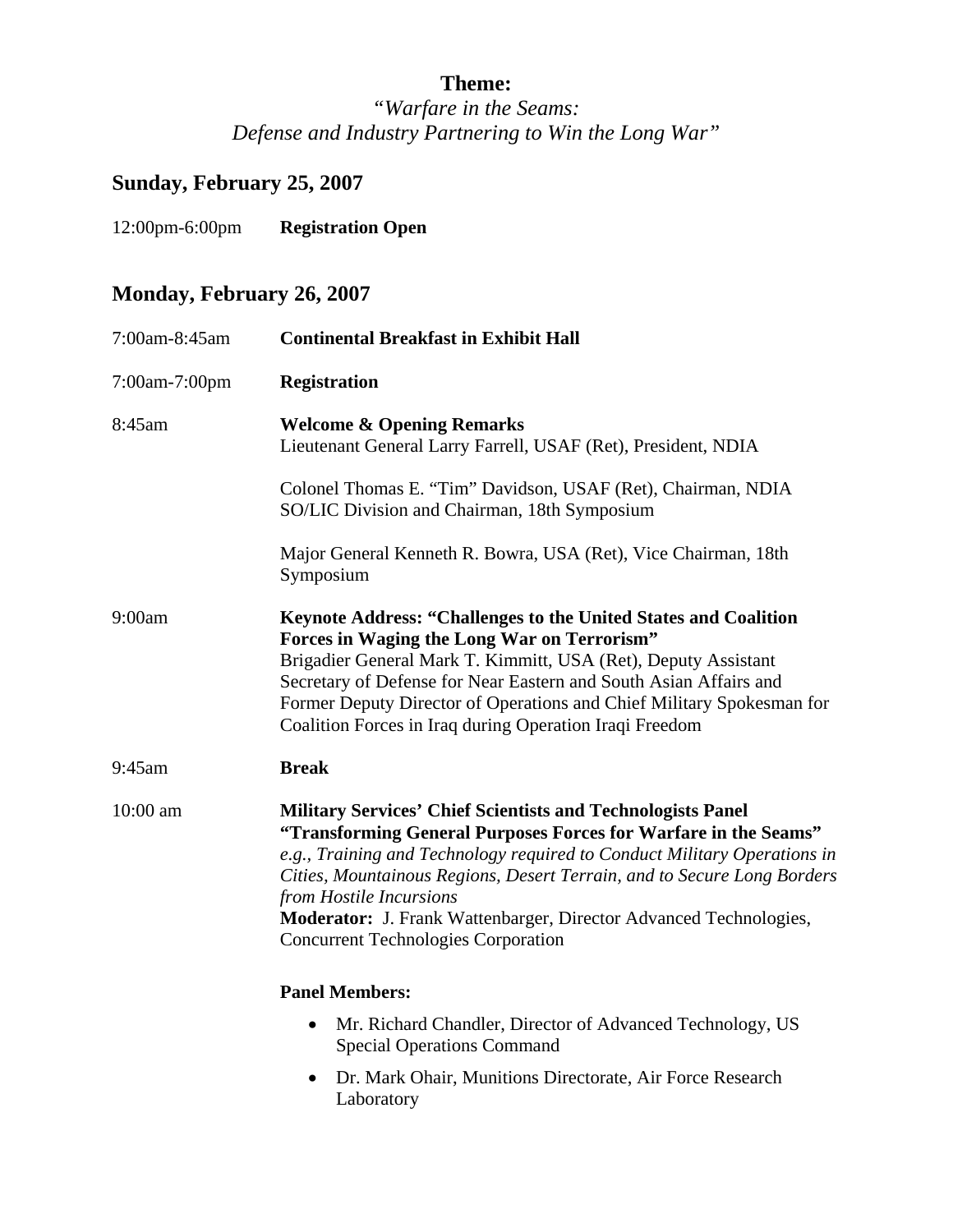|                                   | Mr. George W. Solhan, Director, Expeditionary Warfare<br>$\bullet$<br>Operations, Office of Naval Research                                                                                                                                  |
|-----------------------------------|---------------------------------------------------------------------------------------------------------------------------------------------------------------------------------------------------------------------------------------------|
|                                   | Mr. Edward J. Doucette, Director, Warfighter Protection and<br>$\bullet$<br>Aerial Delivery, Natick Soldier Research Development and<br>Engineering Center, US Army                                                                         |
|                                   | Mr. Jack McCready, US Coast Guard Research and Development<br>$\bullet$<br>Center                                                                                                                                                           |
| 11:50am                           | Lunch (Exhibit Hall B)                                                                                                                                                                                                                      |
| $1:40 \text{ pm}$                 | <b>National Laboratories Panel, Regency Ball Room</b><br>"Technologies from the National Labs to Wage the Long War"<br>Moderators: Major General Kenneth R. Bowra, USA (Ret), Oak Ridge<br>National Laboratory and Liaison to USJFCOM (J-9) |
|                                   | <b>Panel Members:</b>                                                                                                                                                                                                                       |
|                                   | Dr. Mark A. Buckner, Cognitive Radio Program Director RF and<br>$\bullet$<br>Microwave Systems, Oak Ridge National Laboratory                                                                                                               |
|                                   | Dr. Michael V. Fazio, Deputy Program Director for Defense and<br>$\bullet$<br>Homeland Security, Los Alamos National Laboratory                                                                                                             |
|                                   | Dr. John Garnier, Armor Program Lead / Idaho Survivability<br>$\bullet$<br>Program, Idaho National Laboratory                                                                                                                               |
|                                   | Dr. Russell D. Skocypec, Deputy Director Human Systems and<br>$\bullet$<br>Simulation Technologies, Sandia National Laboratory                                                                                                              |
|                                   | Dr. Robert G. Spulak, Jr., Manager, Strategic Studies Department,<br>$\bullet$<br>Sandia National Laboratory                                                                                                                                |
|                                   | Mr. John Tanke, Department of Energy Liaison to U.S. Special<br><b>Operations Command</b>                                                                                                                                                   |
|                                   | Dr. Peter Vanier, Physicist, Detector Development Division,<br>$\bullet$<br>Nonproliferation and National Security Department, Brookhaven<br><b>National Laboratory</b>                                                                     |
| $3:30 \text{ pm}$                 | <b>Exhibit Hall Open (See Agenda for Industry Presentations or</b><br><b>Demonstrations</b> )                                                                                                                                               |
| $5:30 \text{pm} - 7:00 \text{pm}$ | <b>Reception in Exhibit Hall</b>                                                                                                                                                                                                            |
| Tuesday, February 27, 2007        |                                                                                                                                                                                                                                             |
| 7:00am-8:45am                     | <b>Continental Breakfast in Exhibit Hall</b>                                                                                                                                                                                                |
| 7:00am-6:30pm                     | <b>Registration</b>                                                                                                                                                                                                                         |
| 8:45am                            | <b>Administrative Remarks</b>                                                                                                                                                                                                               |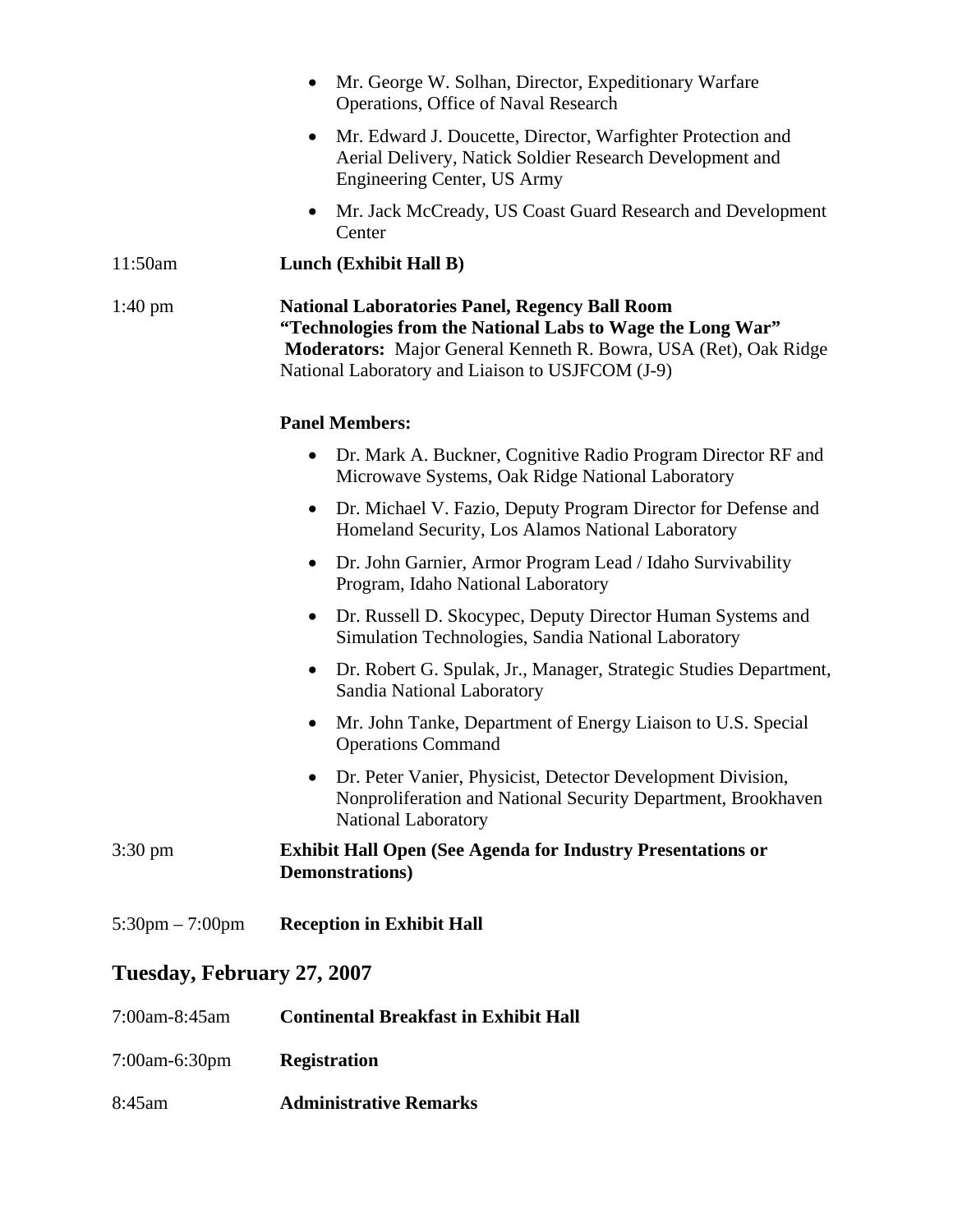|                   | Colonel Thomas E. "Tim" Davidson, USAF (Ret), Chairman, NDIA<br>SO/LIC Division and Chairman, 18th Symposium                                                                                                                                                                       |
|-------------------|------------------------------------------------------------------------------------------------------------------------------------------------------------------------------------------------------------------------------------------------------------------------------------|
| 9:00am            | <b>Keynote Address "Special Operations Forces Capabilities and</b><br>Requirements to Wage the Long War,"<br>General Bryan D. "Doug" Brown, USA<br>Commander, US Special Operations Command                                                                                        |
| 9:45am            | <b>Break</b>                                                                                                                                                                                                                                                                       |
| 10:00am           | <b>USSOCOM Service Component Panel, Regency Ball Room</b><br>"Capabilities, Challenges, and Technology Needs for Special<br><b>Operations in the Long War"</b><br>Moderator: Lieutenant General William P. Tangney, USA (Ret), Senior<br>Vice President, Future Technologies, Inc. |
|                   | <b>Panel Members:</b>                                                                                                                                                                                                                                                              |
|                   | LTG Robert W. Wagner, USA<br>$\bullet$<br>Commander, US Army Special Operations Command                                                                                                                                                                                            |
|                   | Lt Gen Michael W. Wooley, USAF<br>$\bullet$<br>Commander, Air Force Special Operations Command                                                                                                                                                                                     |
|                   | Rear Admiral Joseph Maguire, USN<br>Commander, Naval Special Warfare Command                                                                                                                                                                                                       |
|                   | Major General Dennis J. Hejlik, USMC<br>$\bullet$<br>Commander, Marine Special Operations Command                                                                                                                                                                                  |
|                   | Brigadier General Steven J. Hashem, USA Reserve<br>$\bullet$<br>President, Joint Special Operations University and Center Director,<br>Special Operations Knowledge and Futures                                                                                                    |
| 12:00 pm          | Lunch (Exhibit Hall B)                                                                                                                                                                                                                                                             |
| $1:40 \text{ pm}$ | <b>Reports from the Field Panel, Regency Ball Room</b><br>"Defense and Industry Vignettes in Waging Warfare in the Seams"<br>Moderator and Panel Member: Colonel Lee A. Van Arsdale, USA<br>(Ret), Chief Executive Officer, Triple Canopy, Inc.                                    |
|                   | <b>Other Panel Members:</b>                                                                                                                                                                                                                                                        |
|                   | Major General Benoit Puga, Commander, French Special<br><b>Operations Command</b>                                                                                                                                                                                                  |
|                   | Major General Edward Gruszka, Commander, Polish Special<br><b>Operations Command</b>                                                                                                                                                                                               |
|                   | Brigadier General Remo Butler., USA (Ret); Vice President;<br>$\bullet$<br>Operations, Maintenance, and Logistics; Kellogg Brown & Root                                                                                                                                            |